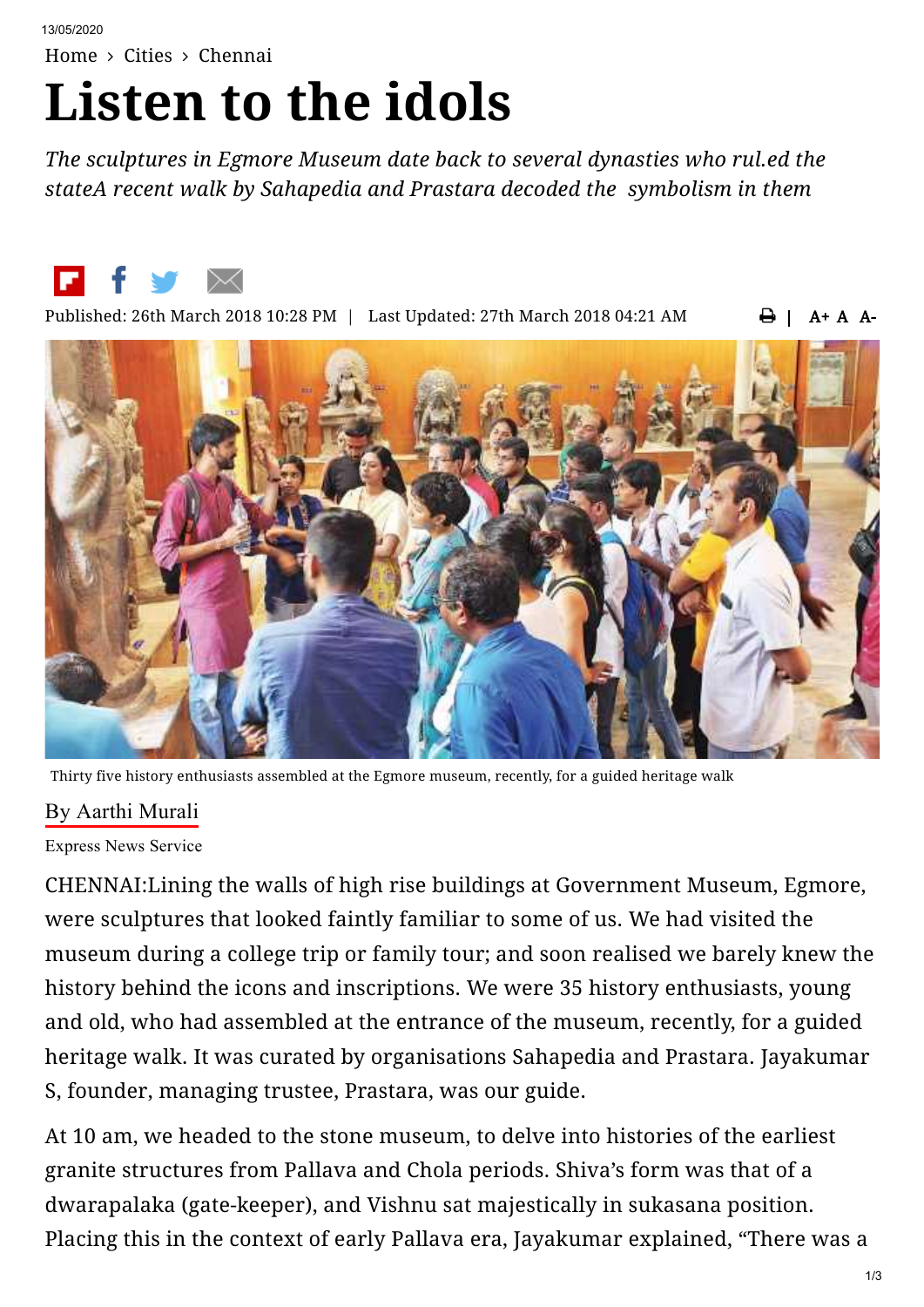

divinity to the security that Shiva represented. And this era's iconography was characterised by a certain realness, as structures look almost like human forms."

And this was starkly different from the next set of granite structures from the early Chola period (850-1100 AD). Shiva, similar to certain depictions of Rama, had a bow and arrow, and highly stylised ornaments. "Our earliest

temple structures are from this period. And it only transitions to more stylisations and intricate carvings in the following eras," said Jayakumar.

He walked us through later Chola period, Vijayanagara period, and modern era from 1600 AD to present day. The relevance of every intricacy in the structures was symbolically explained. And certain unusual depictions, like Muruga and Shiva sitting on an elephant, was even traced back to famous Thiruppugazh songs.

One of the most striking sections was that of Naga structures, which Jayakumar said, was closely associated with South Indian gods and worship. "The intertwined snakes, commonly found under arasa maram (Peepal tree) in towns and villages, were made by extremely skilled craftsmen. It's very hard to tell where the snakes begin and end," he explained, referring to one of the icons.

Of sculptors and patronage

The walk was not structured chronologically. Amaravati art and sculptures, influenced by Buddhism in the region, was traced to over 600 years before Chola period. And striking mandalas or medallions were characteristic of art in these times.

Jayakumar insisted that art practices must be traced to a sculptor's craftsmanship, and not to a period's 'style'. "The sculpture is offered to a king as patronage, but the style is influenced by a period's landscape and political reality," shared Jayakumar, adding that not all architecture schools teach this right, and a Pallava or Chola period is simply a classification of time.

Jayakumar's work is also driven by the need to clarify and unlearn a European understanding of architecture. Referring to it as limiting, he said, "Only certain aspects of Indian symbolism gets covered in their interpretations. But unfortunately, it's what is taught in most schools and history classes." He believes that only a comprehensive understanding, that lets us connect